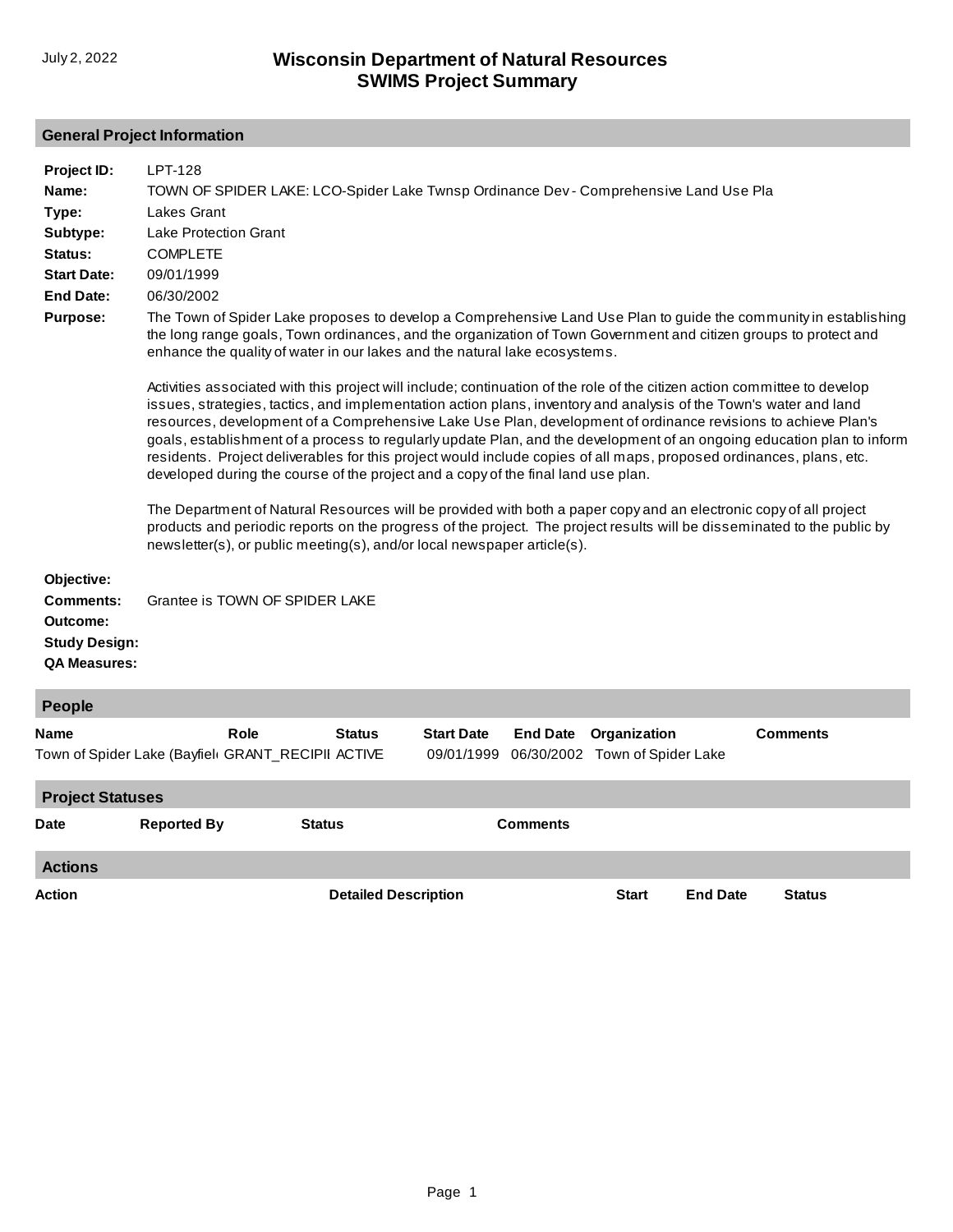Delano Lake [Eagle Nest Lake](http://prodoasint.dnr.wi.gov/wadrs/viewUnit.do?id=15449) [Evelyn Lake \(Perry\)](http://prodoasint.dnr.wi.gov/wadrs/viewUnit.do?id=15494) Filing Shed Lake [Goodman Lake](http://prodoasint.dnr.wi.gov/wadrs/viewUnit.do?id=15495) Horseshoe Lake Horseshoe Lake [Johnson Lake](http://prodoasint.dnr.wi.gov/wadrs/viewUnit.do?id=426817)  Helane Lake

## **SWIMS Project Summary** July 2, 2022 **Wisconsin Department of Natural Resources**

| Action<br><b>Grant Awarded</b>                 |                            | <b>Detailed Description</b><br>The Town of Spider Lake proposes to<br>develop a Comprehensive Land Use Plan<br>to guide the community in establishing the<br>long range goals, Town ordinances, and<br>the organization of Town Government and<br>citizen groups to protect and enhance the<br>quality of water in our lakes and the natural<br>lake ecosystems.<br>Activities associated with this project will<br>include; continuation of the role of the<br>citizen action committee to develop issues,<br>strategies, tactics, and implementation<br>action plans, inventory and analysis of the<br>Town's water and land resources,<br>development of a Comprehensive Lake<br>Use Plan, development of ordinance<br>revisions to achieve Plan's goals,<br>establishment of a process to regularly<br>update Plan, and the development of an<br>ongoing education plan to inform<br>residents. | Start<br>09/01/1999  | <b>End Date</b> | <b>Status</b><br><b>COMPLETE</b> |  |  |  |  |
|------------------------------------------------|----------------------------|-----------------------------------------------------------------------------------------------------------------------------------------------------------------------------------------------------------------------------------------------------------------------------------------------------------------------------------------------------------------------------------------------------------------------------------------------------------------------------------------------------------------------------------------------------------------------------------------------------------------------------------------------------------------------------------------------------------------------------------------------------------------------------------------------------------------------------------------------------------------------------------------------------|----------------------|-----------------|----------------------------------|--|--|--|--|
| Ordinance Development or                       |                            | 10100790                                                                                                                                                                                                                                                                                                                                                                                                                                                                                                                                                                                                                                                                                                                                                                                                                                                                                            | 09/01/1999           |                 | <b>PROPOSED</b>                  |  |  |  |  |
| Implementation<br>Educate and engage residents |                            | The Town of Spider Lake proposes to<br>develop a Comprehensive Land Use Plan<br>to guide the community in establishing the<br>long range goals, Town ordinances, and<br>the organization of Town Government and<br>citizen groups to protect and enhance the<br>quality of water in our lakes and the natural<br>lake ecosystems.                                                                                                                                                                                                                                                                                                                                                                                                                                                                                                                                                                   | 09/01/1999           | 06/30/2002      | <b>COMPLETE</b>                  |  |  |  |  |
|                                                | <b>Monitoring Stations</b> |                                                                                                                                                                                                                                                                                                                                                                                                                                                                                                                                                                                                                                                                                                                                                                                                                                                                                                     |                      |                 |                                  |  |  |  |  |
| <b>Station ID</b>                              | Name                       |                                                                                                                                                                                                                                                                                                                                                                                                                                                                                                                                                                                                                                                                                                                                                                                                                                                                                                     | <b>Comments</b>      |                 |                                  |  |  |  |  |
| <b>Assessment Units</b>                        |                            |                                                                                                                                                                                                                                                                                                                                                                                                                                                                                                                                                                                                                                                                                                                                                                                                                                                                                                     |                      |                 |                                  |  |  |  |  |
| <b>WBIC</b>                                    | <b>Segment</b>             | <b>Local Name</b>                                                                                                                                                                                                                                                                                                                                                                                                                                                                                                                                                                                                                                                                                                                                                                                                                                                                                   | <b>Official Name</b> |                 |                                  |  |  |  |  |
| 1834900                                        | 1                          | <b>Bentley Lake</b>                                                                                                                                                                                                                                                                                                                                                                                                                                                                                                                                                                                                                                                                                                                                                                                                                                                                                 | <b>Bentley Lake</b>  |                 |                                  |  |  |  |  |
| 1837900                                        | 1                          | <b>Bullhead Lake</b>                                                                                                                                                                                                                                                                                                                                                                                                                                                                                                                                                                                                                                                                                                                                                                                                                                                                                | <b>Bullhead Lake</b> |                 |                                  |  |  |  |  |
| 1838800<br>1                                   |                            | Camp Four Lake (Narrow)                                                                                                                                                                                                                                                                                                                                                                                                                                                                                                                                                                                                                                                                                                                                                                                                                                                                             | Camp Four Lake       |                 |                                  |  |  |  |  |
| 1843300<br>Davis Lake                          |                            |                                                                                                                                                                                                                                                                                                                                                                                                                                                                                                                                                                                                                                                                                                                                                                                                                                                                                                     | Davis Lake           |                 |                                  |  |  |  |  |
| 1843800<br>1                                   |                            | Dead Lake                                                                                                                                                                                                                                                                                                                                                                                                                                                                                                                                                                                                                                                                                                                                                                                                                                                                                           | Dead Lake            |                 |                                  |  |  |  |  |

[Delano Lake](http://prodoasint.dnr.wi.gov/wadrs/viewUnit.do?id=15492) Eagle Nest Lake Evelyn Lake [Filing Shed Lake](http://prodoasint.dnr.wi.gov/wadrs/viewUnit.do?id=15451) Goodman Lake [Horseshoe Lake](http://prodoasint.dnr.wi.gov/wadrs/viewUnit.do?id=15454) [Horseshoe Lake](http://prodoasint.dnr.wi.gov/wadrs/viewUnit.do?id=15496) Johnson Lake [Lake Helane](http://prodoasint.dnr.wi.gov/wadrs/viewUnit.do?id=15455)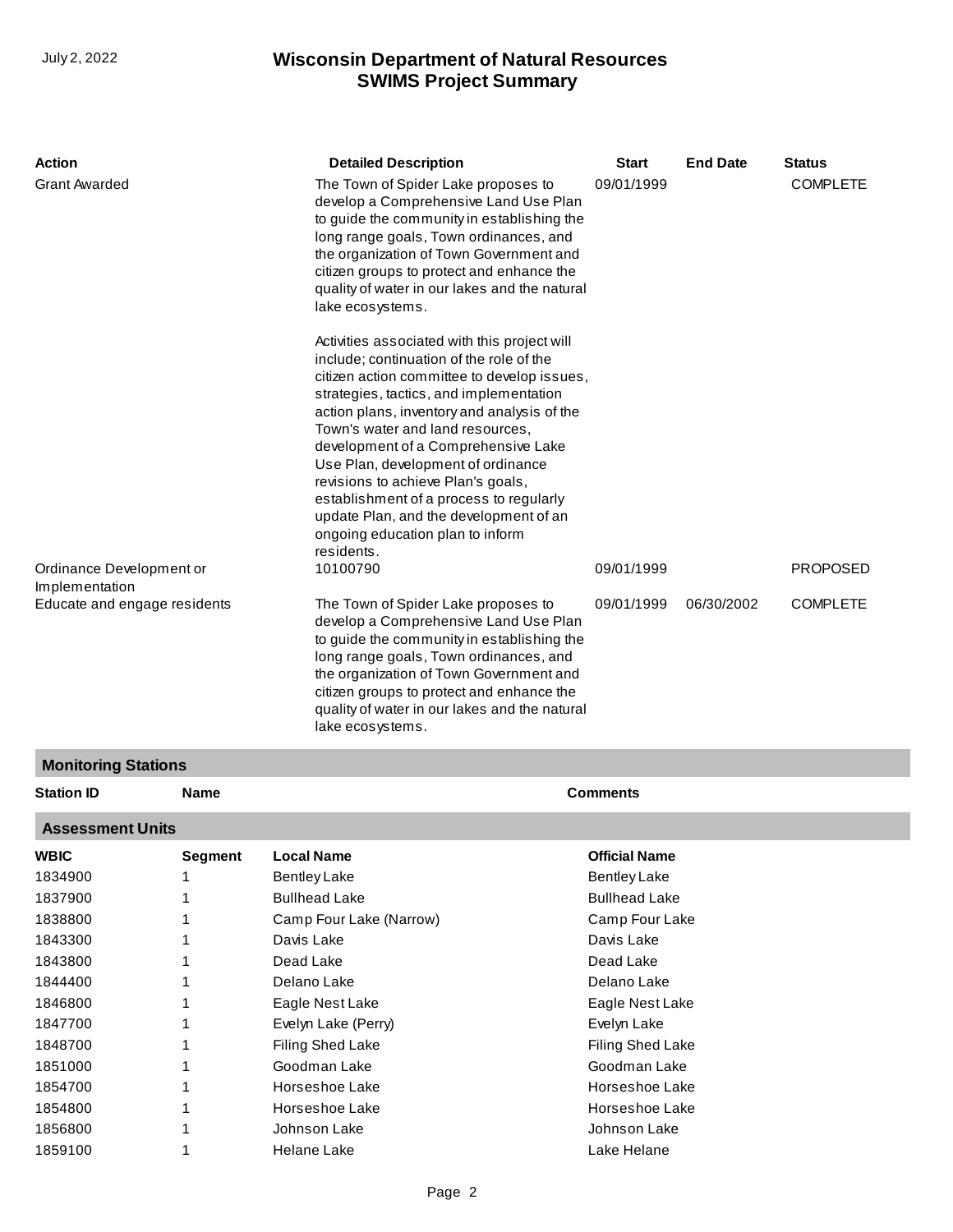## **SWIMS Project Summary** July 2, 2022 **Wisconsin Department of Natural Resources**

| <b>WBIC</b> | Segment | <b>Local Name</b>                   | <b>Official Name</b>      |
|-------------|---------|-------------------------------------|---------------------------|
| 1860200     | 1       | Lewis Lake<br>Lewis Lake            |                           |
| 1865200     | 1       | Mclaren Lake (Mclarens)             | McLaren Lake              |
| 1870800     | 1       | Noble Lake (Big Bass)<br>Noble Lake |                           |
| 1872400     | 1       | Patsy Lake                          | Patsy Lake                |
| 1873500     | 1       | Perch Lake (T42n R06w S25)          | Perch Lake                |
| 1880800     | 1       | Sickles Lake                        | Sickles Lake              |
| 1882700     | 1       | Spot Lake                           | Spot Lake                 |
| 1883100     | 1       | Spruce Lake                         | Spruce Lake               |
| 1887000     | 1       | <b>Turtle Lake</b>                  | <b>Turtle Lake</b>        |
| 1887400     | 1       | Two Deer Lake                       | Two Deer Lake             |
| 2024700     | 1       | Un Lake                             | Unnamed                   |
| 2024800     | 1       | Local Water                         | Unnamed                   |
| 2025600     | 1       | Un Lake                             | Unnamed                   |
| 2025700     | 1       | Un Lake                             | Unnamed                   |
| 2025800     | 1       | Un Lake                             | Unnamed                   |
| 2025900     | 1       | Un Lake                             | Unnamed                   |
| 2026000     | 1       | Un Lake                             | Unnamed                   |
| 2026100     | 1       | Un Lake                             | Unnamed                   |
| 2026200     | 1       | Un Lake                             | Unnamed                   |
| 2028900     | 1       | Un Lake                             | Unnamed                   |
| 2029000     | 1       | Un Lake                             | Unnamed                   |
| 2029100     | 1       | Un Lake                             | Unnamed                   |
| 2029200     | 1       | Un Lake                             | Unnamed                   |
| 2029300     | 1       | Un Lake                             | Unnamed                   |
| 2029400     | 1       | Un Lake                             | Unnamed                   |
| 2029500     | 1       | Un Lake                             | Unnamed                   |
| 2029600     | 1       | Un Lake                             | Unnamed                   |
| 2029700     | 1       | Un Lake                             | Unnamed                   |
| 2029800     | 1       | Un Lake                             | Unnamed                   |
| 2029900     | 1       | Un Lake                             | Unnamed                   |
| 2030000     | 1       | Un Lake                             | Unnamed                   |
| 2030100     | 1       | Un Lake                             | Unnamed                   |
| 2030200     | 1       | Un Lake                             | Unnamed                   |
| 2030300     | 1       | Un Lake                             | Unnamed                   |
| 2030400     | 1       | Un Lake                             | Unnamed                   |
| 2046000     | 1       | Whiplash Lake (Whipfast)            | Whiplash Lake             |
| 2414500     | 1       | West Fork Chippewa River            | West Fork Chippewa River  |
| 2416400     | 1       | <b>Teal River</b>                   | <b>Teal River</b>         |
| 2416900     | 1       | <b>Teal River Flowage</b>           | <b>Teal River Flowage</b> |
| 2417000     | 1       | <b>Teal Lake</b>                    | <b>Teal Lake</b>          |
| 2417200     | 1       | Catfish Lake                        | Catfish Lake              |
| 2417300     | 1       | Lynch Creek                         | Lynch Creek               |
| 2417500     | 1       | Lynch Lake                          | Lynch Lake                |
| 2417900     | 1       | <b>Grant Lake</b>                   | <b>Grant Lake</b>         |
| 2418100     | 1       | Un Lake                             | Unnamed                   |
| 2418200     | 1       | Hope Lake                           | Hope Lake                 |
| 2418300     | 1       | Un Lake                             | Unnamed                   |
| 2418600     | 1       | Lost Land Lake                      | Lost Land Lake            |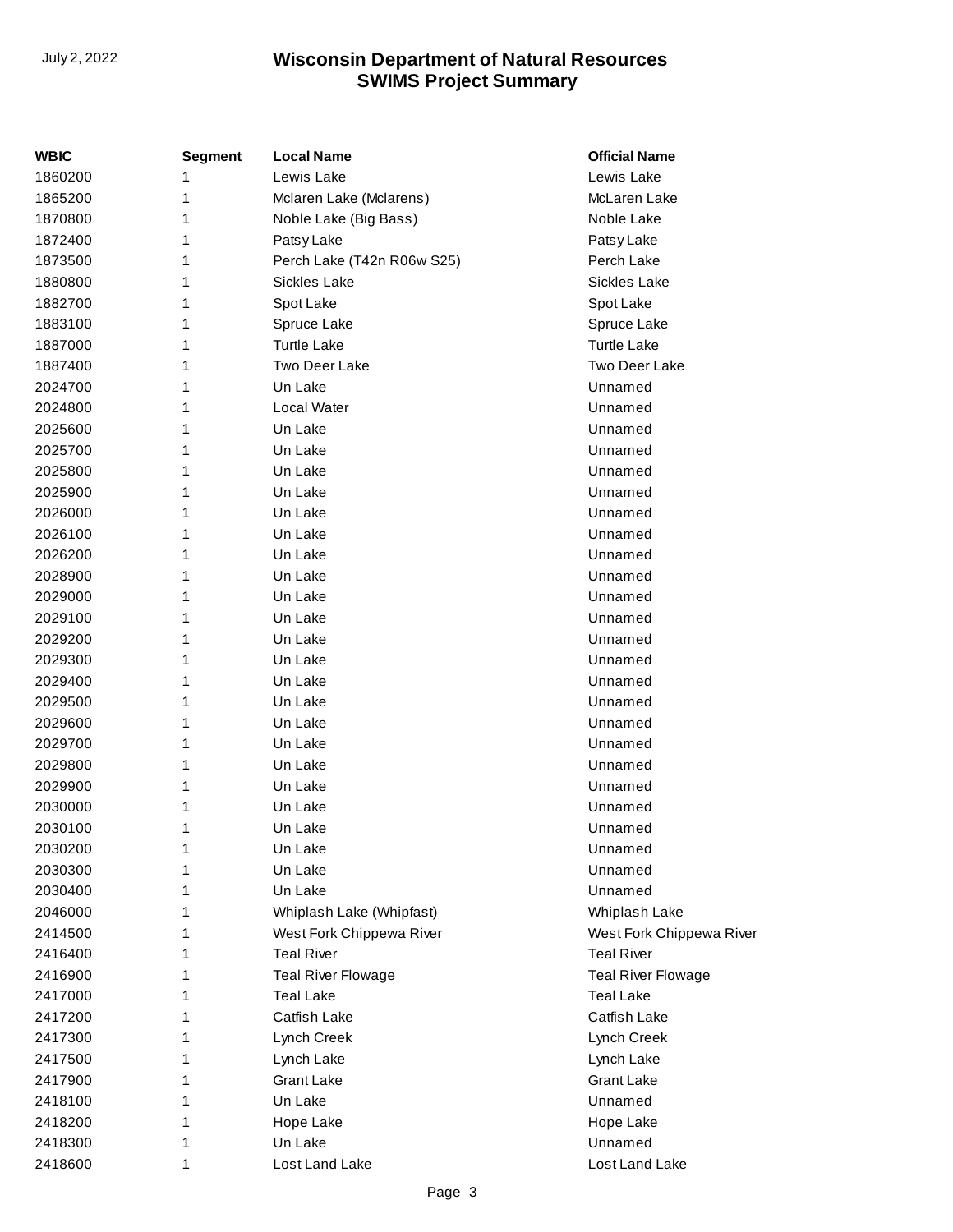## **SWIMS Project Summary** July 2, 2022 **Wisconsin Department of Natural Resources**

| WBIC    | <b>Segment</b> | <b>Local Name</b>            | <b>Official Name</b>     |
|---------|----------------|------------------------------|--------------------------|
| 2418700 | 1              | Ole Creek                    | Ole Creek                |
| 2418900 | 1              | Little Ole Lake              | Little Ole Lake          |
| 2419000 | 1              | Ole Lake                     | Ole Lake                 |
| 2419100 | 1              | Un Lake                      | Unnamed                  |
| 2419400 | 1              | Un Lake                      | Unnamed                  |
| 2419600 | 1              | <b>Holmes Lake</b>           | <b>Holmes Lake</b>       |
| 2419700 | 1              | <b>Stearns Lake</b>          | <b>Stearns Lake</b>      |
| 2419800 | 1              | <b>Beaver Lake</b>           | Beaver Lake              |
| 2419900 | 1              | <b>Wilson Creek</b>          | <b>Wilson Creek</b>      |
| 2420000 | 1              | <b>Wilson Lake</b>           | <b>Wilson Lake</b>       |
| 2420100 | 1              | Star Lake                    | <b>Star Lake</b>         |
| 2422200 | 1              | Little Moose River           | Little Moose River       |
| 2422800 | 1              | <b>Ghost Creek</b>           | <b>Ghost Creek</b>       |
| 2423000 | 1              | Ghost Lake                   | Ghost Lake               |
| 2423200 | 1              | <b>East Fork Ghost Creek</b> | East Fork Ghost Creek    |
| 2423400 | 1              | <b>Ghost Creek Spring</b>    | Un Spring                |
| 2423500 | 1              | Un Lake                      | Unnamed                  |
| 2424100 | 1              | Un Lake                      | Unnamed                  |
| 2424200 | 1              | Un Lake                      | Unnamed                  |
| 2424300 | 1              | Un Lake                      | Unnamed                  |
| 2424600 | 1              | Partridge Crop Lake          | Partridge Crop Lake      |
| 2424800 | 1              | Meadow Lake                  | Meadow Lake              |
| 2425000 | 1              | Boos Lake (Booze)            | Boos Lake                |
| 2425100 | 1              | Un Lake                      | Unnamed                  |
| 2425200 | 1              | Chip Lake                    | Chip Lake                |
| 2425300 | 1              | <b>Christy Creek</b>         | <b>Christy Creek</b>     |
| 2425500 | 1              | Goodwin Lake                 | Goodwin Lake             |
| 2425700 | 1              | <b>Christy Lake</b>          | Christy Lake             |
| 2425800 | 1              | <b>Red Ike Creek</b>         | <b>Red Ike Creek</b>     |
| 2426100 | 1              | Ike Lake                     | Ike Lake                 |
| 2426300 | 1              | Red Ike Lake                 | Red Ike Lake             |
| 2426400 | 1              | Hadley Lake                  | <b>Hadley Lake</b>       |
| 2426800 | 1              | Kelly Lake (Wpa Cranberry)   | Kelly Lake               |
| 2426900 | 1              | <b>Torch River</b>           | <b>Torch River</b>       |
| 2429100 | 1              | Cattail Lake                 | <b>Cattail Lake</b>      |
| 2429300 | 1              | Clam Lake, Lower             | Lower Clam Lake          |
| 2435000 | 1              | <b>Tiger Cat Flowage</b>     | <b>Tiger Cat Flowage</b> |
| 2435700 | 1              | Spider - Clear Lake          | Spider Lake              |
| 2435900 | 1              | Fawn Lake                    | Fawn Lake                |
| 2436000 | 1              | North Lake                   | North Lake               |
| 2436200 | 1              | One Shoe Lake                | One Shoe Lake            |
| 2456600 | 1              | Smith Lake                   | Smith Lake               |
| 2481300 | 1              | Mcclaine Lake                | McClaine Lake            |
| 2570350 | 1              | Un Lake                      | Unnamed                  |
| 5505328 | 1              | Local Water                  | Unnamed                  |
| 5505332 | 1              | Local Water                  | Unnamed                  |
| 5505443 | 1              | Local Water                  | Unnamed                  |
| 5505599 | 1              | Local Water                  | Unnamed                  |